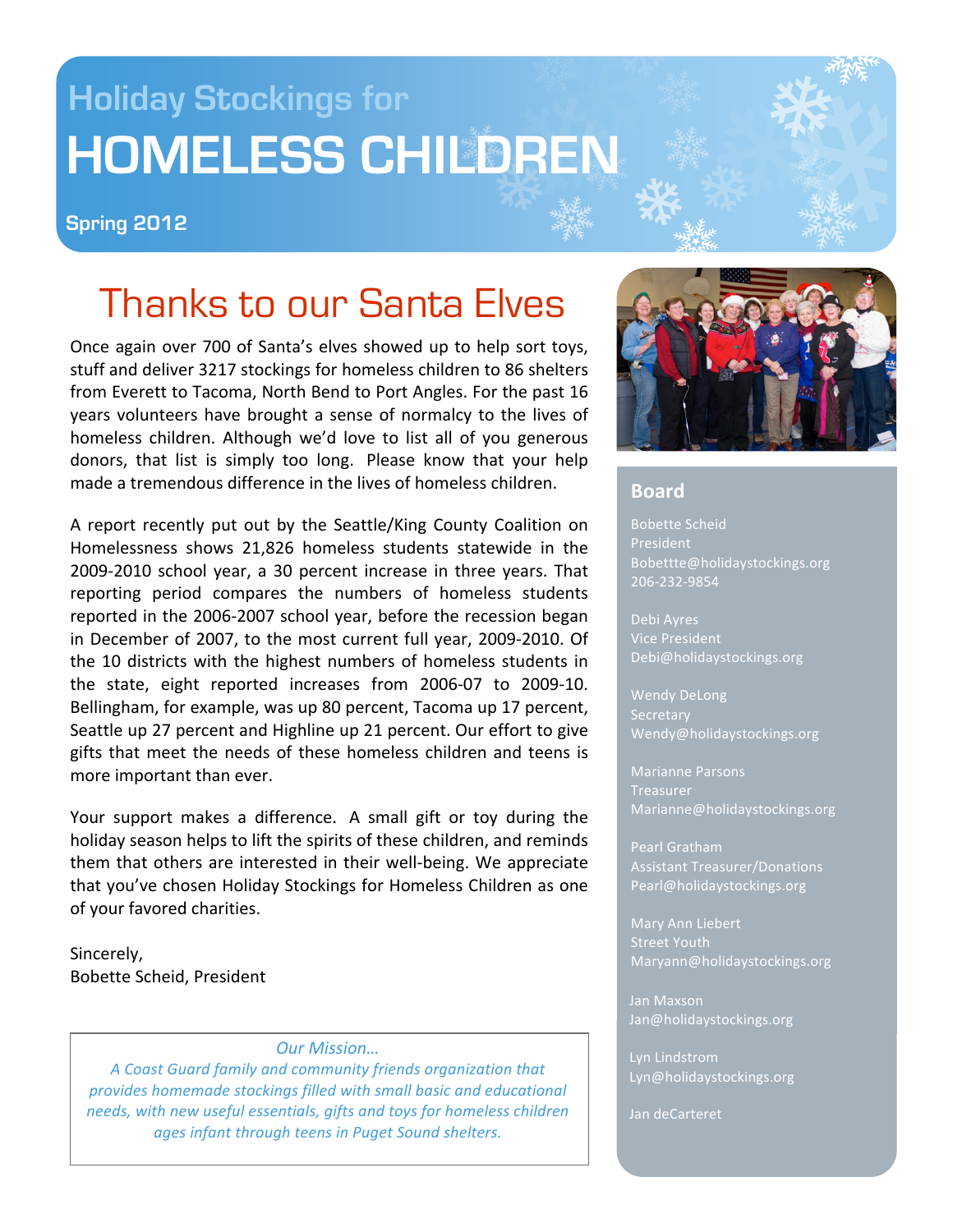#### **Spring 2012**





# Thank You's

*The
kids
loved
the
tiny
stuffed animals
in
the
stockings
and
all
the little
goodies.
They
are
fun
for
the*  **Broadview
Emergency
Shelter**

#### **Korean
Women's
Shelter**

*The
children
went
through
and looked
at
every
item.
Moms
were really
thankful
for
the
winter clothing
and
hygiene
items.* Some *"Wow!
Bubbles"(then
went
to
play right
away)
"I
love
ducky!"
"So Much"*

#### **Catherine
Booth
House**

*Each
family
was
given
the stockings
and
the
moms
were
given the
responsibility
of
giving
the*  stockings to the kids. After *excited
to
express
their
Christmas Joy
brought
in
by
the
stockings.
We appreciate
all
of
your
gifts.
You special
for
the
kids
during
a
hard time.
Thank
you
so
very
much.*

#### **Auburn
Youth
Resources**

*I
have
to
say…
these
stockings
were among
the
best
I
have
seen!
Thank welcomed
by
the
kids
on
the streets
and
also
in
the
shelter* 

### Great Place to Volunteer

**Open registration begins September 1st,** for this year's event. A limited number of volunteers are needed for sorting toys on Friday, December 7, 2012 from 1-6 p.m. and for the stuffing event on Saturday,
 December
 8,
 2012
 from
 10:00
 a.m.‐12:00
 p.m.

 Shelter Captains
should
arrive
1
hour
before
on
Saturday
to
get
their
station ready.

The registration deadline is November 30, 2012. Base security requires all volunteer names be submitted by this date; any Non-US Citizen volunteer with passport must register by November 9 for security
verification.

All vehicles must have proof of insurance and registration and ALL persons
over
the
age
of
18
must
have
photo
ID.

Volunteers
must
be registered by name and meet insurance, registration, and ID requirements to be allowed on the site. Register with Bobette Scheid, bobette@holidaystockings.org
 or
 (206)
 232‐9854
 and
 specify
 the Friday
and/or
 Saturday
event.
 As
 space
 fills
 quickly,
we
 recommend groups sign up early and you may add group member names up until the
deadline.

Scout and youth group volunteer registration is limited. We request a 1:3 adult/child ratio for all children under age 18.



programs... very much needed! **Peace for the Streets from Kids from the Streets (PSKS)**, Street
Youth,
Seattle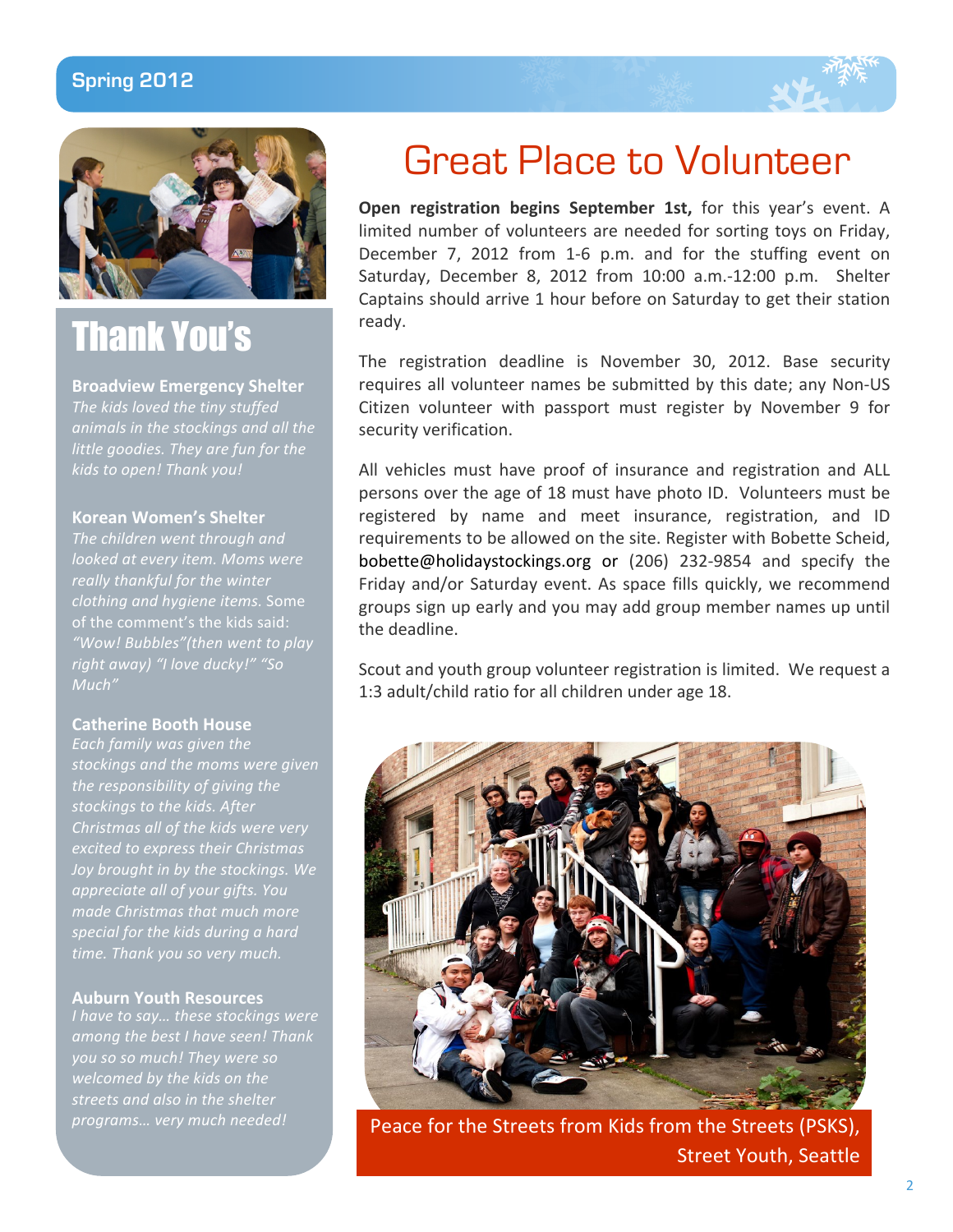### Ways to Donate

- **Donate Funds:** Gifts may be made by check (payable to "Holiday Stockings")
and
mailed
to:
PO
Box
6392,
Bellevue
WA
98008,
or by credit card via PayPal, at www.holidaystockings.org, or by phone.
(Marianne
Parsons
425‐957‐0469)
- **Employer Matching Gift** by checking with your company's Human Resource
Office
to
see
if
they
will
match
your
donation.
- **Honor a Memory** or a special occasion by giving a Tribute Gift in the name of someone you care about. Contact Marianne at Marianne@holidaystockings.org
or
425‐957‐469.
- Gather your Friends, scouts or school and host a party, Fun Run/Walk, Sock, Hat etc. Drive. Help raise funds and awareness for homeless children. Contact anyone of our board members listed on the front of the newsletter for help and resources.
- So Sew! We need over 3,000 stockings made for next year. A pattern
 can
 be
 emailed,
 picked
 up or delivered
 along
 with fabric. We also need hats; knitted, crocheted, or sewn. We have yarn if you need it. Bibs for infants are also needed. We have bib
 patterns
 &
 fabric
 if
 needed.
 Contact Pearl
 at Pearl@holidaystockings.org or 425-641-8577 for more information.

### *A Group of Generous Friends*

Employees
from
the
Puget
Sound
Energy
had
a
Veterans
Awareness
Day with information on the Coast Guard Holiday Stockings displayed. *"We
had
a
very
well
attended
event,
some
300
PSE
employees
joined*  together to listen to words from Major General (Ret.) James Collins." Laurie
Hatch,
Community
Involvement
Program
Manager,
PSE

In
celebration
of
Pearl
Grantham's
80th
birthday
and
17 years
of volunteering on the board of Holiday Stockings, \$80 was donated for her years
of
dedication
and
enthusiasm
from
the
first
day
we
began.

Leslie Verhey worked with her Starbucks manager in Bothell to get 7 Starbucks
stores
in
Bothell/Kenmore/Lake Forest
Park areas
to participate. In
less
than
four
weeks,
their
customers
donated
over
700 items! Way to go Leslie!!

Semper Paratus to the men and women of the Coast Guard who provide security, and securing our facility and supplies in storage. A special thanks
goes
to
RADM
Keith
Taylor,
Capt
Klapproth,
Capt
Anne
Ewalt, Chaplain
Alan
Lenz,
CWO3
Jeff
Niblett,
CWO3
Randy
Sommerville,
Art
& Victor in the gym and Eric Chandler who all went above and beyond.



#### **DAWN's
House
Kent**

*One
little
5
year
old
boy
told
his older
teen
sister
"See,
I
told
you Santa
would
find
us.
I
know
it's
him cuz
he
didn't
just
bring
presents!
It takes
the
REAL
SANTA
to
bring
a stocking
for
Christmas!
The
moms and
children
were
overjoyed
and felt
Christmas
with
stockings
made it
feel
more
"normal"
and "Christmassy"
An
incredible*  addition to the tough holiday for *moms.*



#### **Domestic
Violence
Services**

We have a holiday party for all of our children. Children of all ages *love
stockings.
The
fact
that
some of
the
children
we
see
come through
one
shelter
have
never experienced
the
joy
of
Christmas
or have
never
gotten
a
stocking
brings tears
of
joy
to
their
moms.
How wonderful
this
gift
that
you
give
to so
many
homeless
children!
Thanks you
on
behalf
of
our
clients,
staff and
Board.
Sharon
Lee*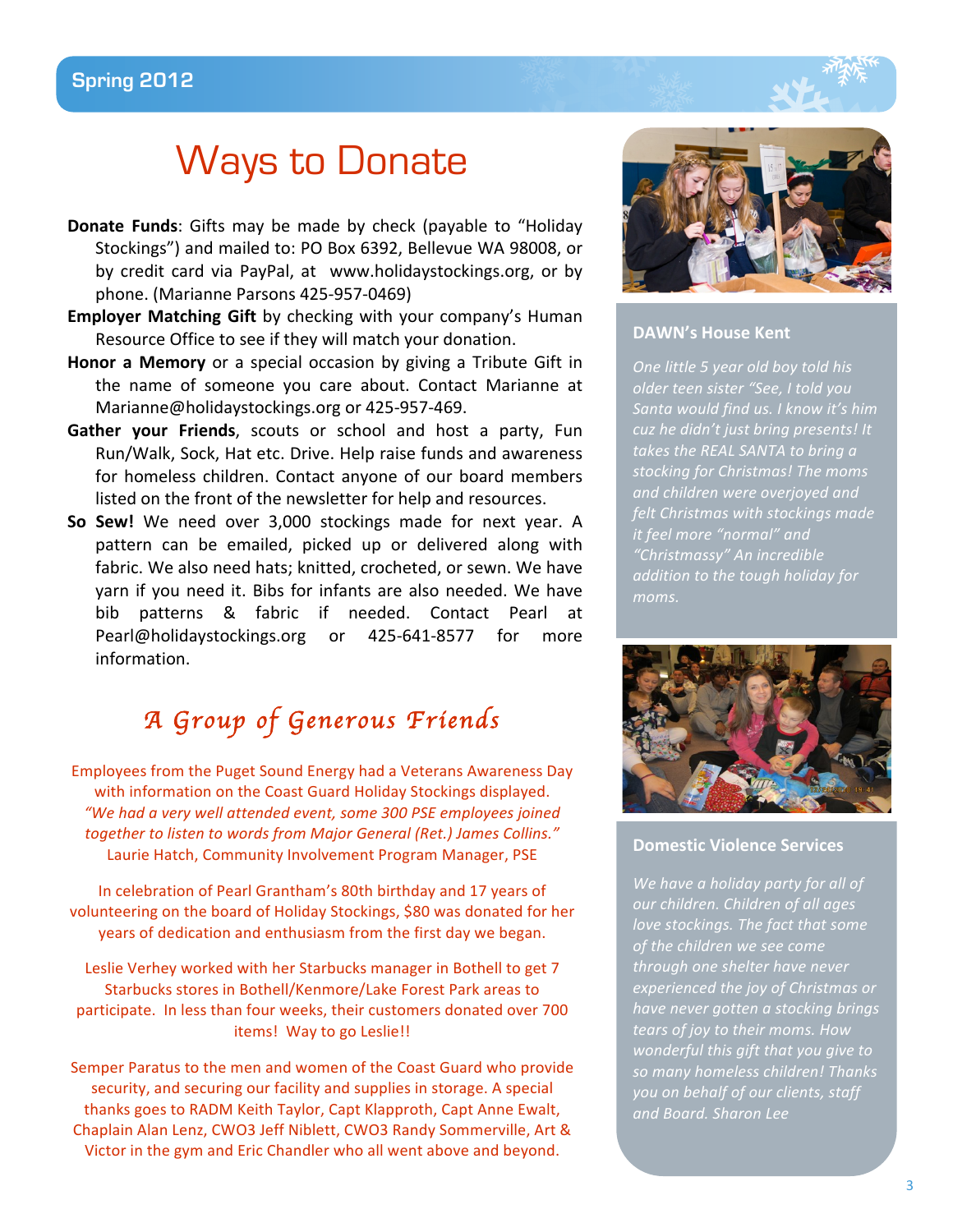

### *Thank you for your generosity!*

We owe a special thanks to all those who donated time, talent and money to help make Holiday Stockings an enormous success this year. Although we'd love to list all the generous donors, the list is simply too long. Listed are the donors who contributed \$250 and over from March 2011 to February 2012. Please know that your help made a tremendous difference in the lives of homeless children.

#### **BUSINESS
DONORS:**

Puyallup
Tribe
of
Indians Good
Choice
AFH Savage
Color &
Printing Turner
Foundation Suquamish
Tribe
of
Indians Puget
Sound
Energy
Foundation Fred
Meyer
Stores Horizons
Foundation Puget Sound Regional Group Early Ford V-8 Car Club Washington
Dental
Association Fred
Meyer
Stores Costco
stores Comer
&
Hanby,
Inc. Parsons
Associates PACLAB
Employees

#### **INDIVIDUAL
DONORS
CASH:**

Delgene
&
Cordelia
Phillips Robert
&
Ruth
Porter M.L.
&
Carolyn
Edwards Pamela
Dalsasso Jeff
&
Sally
Garrett Donald
&
Suzanne
Dally Gheorghe
& Geta
Moldovan Tom
&
Mary
Ann
Liebert RADM
James
&
Susan
Kinghorn Jeff
&
Donna
Peck Tom
&
Alice
Dailey Michael
&
Julie
Moore Mark
&
Catherine
Cole Eastside
Quilters

#### **INDIVIDUAL
DONORS
IN‐KIND:**

Rochelle
McKay SOSA,
Navy
Wives,
Attn:
Erica
Reed P.
Perrault Karol
&
Derek
Jamison Ladies
of
Compassion
Weekend Ellen Scott
Anderson Debi
Ayres Ms.
Pat
Witt Kimberly
Steffa Heather
Burton Kerry
Thompson Unitarian
Church
Teen
Group Diane
Sasser Candy
Hamel NuWest
Group Cheryl
McIntosh Georgine
Swensen Hope
Club Starbucks:
Cedar
Plaza,
Ballinger
Village,
Lk
Forest
Pk, Kenmore,
Bothell
Center,
Canyon
Pk,
Thrasher
Corner Diane
Horton Lisa
Steele MQP
MOPS
of
Bellevue Minor
and
James
Medical David
Carlson Albert
Lee
Appliances Clearwater
Casino Apple Wendy
DeLong

#### **DENTAL
DONORS IN‐KIND:**

Dr. David Apatoff DDS, Dr. Rodney Wentworth DDS, Washington Dental Service Foundation, Dr. William, McDonald DDS, Dr. Warren Libman DDS, Drs. Donald & Paul Lederman, Dr. Jeffrey Schur DDS, Dr. Barton Soper DDS, Dr. Christian Shewey DDS, Dr. Norman Nishikawa DDS, Dr. Patricia Cleavinger DDS, Dr. John Sackman DDS, Dr. B甜 Moorhead DDS, Dr. Sergey Lozan DDS, Dr. Debra Cederbaum DDS, Dr. Raymond Hsu DDS, Dr. Desiree Fletcher DDS, Dr. Stephanie Su DDS, Dr. Kelley DDS, Drs. Beau and Shawn Keller DDS, Dr. Robert Weiss DDS, Dr. Jerald Bates DDS, Dr. Kelly Fisher DDS, Dr. Robert Gelb DDS, Dr. Kent Moberly DDS, Dr. David Arndt DDS, Dr. Dennis Falcone DDS, Dr. Robert Beaty DDS, Dr. Mark Andrews DDS, Dr. Carrie Magnason DDS, Dr. Tuan A. Nguyen DDS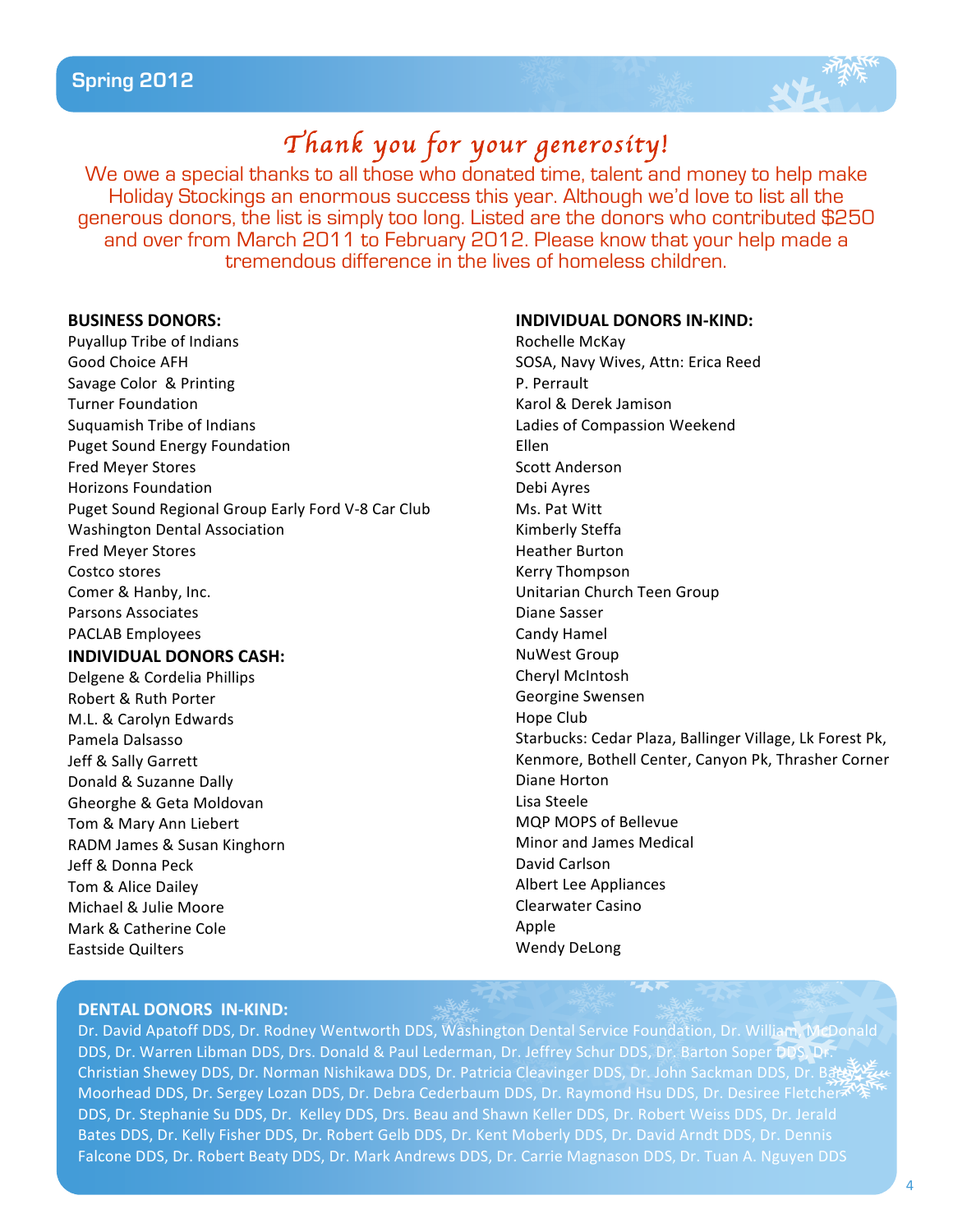

### *What We Need For 2012*

Thank you for your interest in these homeless children. Your donations are welcome and greatly appreciated. Gifts must be new, individually wrapped, and safe for children. For pick up or questions contact: Bobette at Bobette@holidaystockings.org, Pearl at Pearl@holidaystockings.org or Marianne at Marianne@holidaystockings.org

#### **For
Infants
&
Toddlers:**

Infant
washcloths Baby
rattles Small
stuffed
animals,
for
infants Infant
bibs
&
hats Diapers,
or Pull‐Ups
for
25
lb.
child Small
chunky
books Bubbles Fat
crayons
and
coloring
books
for
toddlers Baby
thermometers

#### **For
Elementary
School
Age:**

Boy
&
Girl
socks Hats
&
warm
gloves Child
toothbrushes
&
travels
size
paste Small
brushes
&
combs Chap
sticks

&
lip‐gloss Crayons,
markers
or
colored
pencils Sidewalk
chalk Small
craft
kits Yo‐Yos Bendable
characters Flashcards
or
game
cards
such
as
Uno
or
Go
Fish Activity,
coloring,
&
maze
paperback
books Punching
balloons **Stickers** Play
clay 3"
balls
or
bouncy
balls Ready‐to‐Read
paperback
books



#### **For
Teen
Age
Youth:**

Adult
size
socks,
girly,
regular
&
thermal Knit
or
fleece
hats Toothbrushes,
wrapped Travel
size
toothpaste Dental
floss Small
brushes,
combs
for
girls Pedicure/manicure
sets 4'
‐
6"
nail
files Deodorants
for
men
&
women Body
Wash
&
lotion
in
small
size
bottles Clear
chap
sticks
&
lip‐gloss Nail
polish Blush,
eye
shadow
&
mascara Small
package
of
hair
ties Hair‐pic,
or
wide
toothed
comb Latest
type
bracelets Fancy/fun
writing
pens
&
highlighters Glue
sticks 5X7"
paperback
journals Jewelry
making
bead
kits Playing
cards Hacky‐Sac
balls Paperback
game
books: Sudoku,
Crossword, Word
Find,
etc. Small
stuffed
animals
(Beany
Baby
size) Breath
mints
&
sugarless
chewing
gum Travel
alarm
clocks Batteries
(AA
&
AAA) 4
–
8
GB
USB
flashdrives

#### **For
Street
Youths:**

Gift
cards,
Target,
Fred
Meyer,
Ross,
grocery stores
or
\$5.00
food
coupons Phone
cards Bus
pass Hand
or
Foot
warmers Warm
gloves